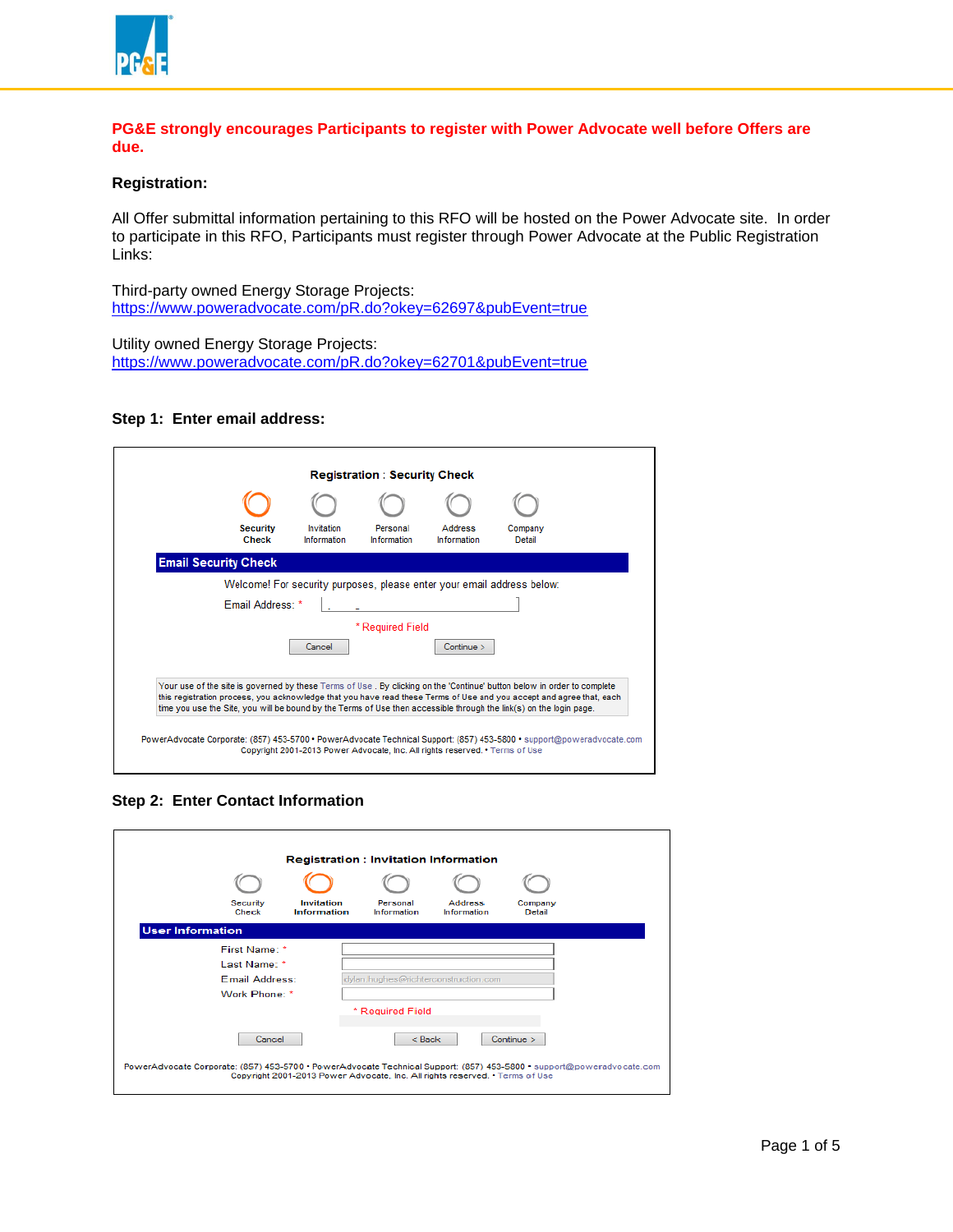

## **Step 3: Enter Company Name**

|                                                                                                                                                                                                       |                                                            | <b>Registration: Invitation Information</b> |                                |                               |                   |  |  |  |  |
|-------------------------------------------------------------------------------------------------------------------------------------------------------------------------------------------------------|------------------------------------------------------------|---------------------------------------------|--------------------------------|-------------------------------|-------------------|--|--|--|--|
|                                                                                                                                                                                                       |                                                            |                                             |                                |                               |                   |  |  |  |  |
|                                                                                                                                                                                                       | Security<br>Check                                          | Invitation<br><b>Information</b>            | Personal<br><b>Information</b> | Address<br><b>Information</b> | Company<br>Detail |  |  |  |  |
| <b>Company Search</b>                                                                                                                                                                                 |                                                            |                                             |                                |                               |                   |  |  |  |  |
|                                                                                                                                                                                                       | Please type your company name in the box and click Search. |                                             |                                |                               |                   |  |  |  |  |
|                                                                                                                                                                                                       | Company Name: *                                            |                                             |                                |                               |                   |  |  |  |  |
|                                                                                                                                                                                                       | * Required Field                                           |                                             |                                |                               |                   |  |  |  |  |
| Cancel<br>$<$ Back<br>Search $>$                                                                                                                                                                      |                                                            |                                             |                                |                               |                   |  |  |  |  |
| PowerAdvocate Corporate: (857) 453-5700 · PowerAdvocate Technical Support: (857) 453-5800 · support@poweradvocate.com<br>Copyright 2001-2013 Power Advocate, Inc. All rights reserved. • Terms of Use |                                                            |                                             |                                |                               |                   |  |  |  |  |

# **Step 4: Select the name of your company OR add yourself as a new company**

Only one registration per company is required. If you are planning to enter into a Joint Venture or Partnership you will need to complete a new registration for the Primary Company\_ Joint Venture or Partnership. Please use the Primary Company\_Joint Venture or Partnership format to create the company name.

|                  | <b>Company Selection</b>                                                    |                                                                                                        |                         |  |
|------------------|-----------------------------------------------------------------------------|--------------------------------------------------------------------------------------------------------|-------------------------|--|
|                  | displayed in the list below, please select it and then click Continue.      | 2 companies are registered with names similar to the company name you entered. If your company name is |                         |  |
|                  |                                                                             | If the name of your company is not listed, select Add New and then click Continue.                     |                         |  |
|                  | <b>Registered Companies with similar names to</b>                           | <b>ABCXYZ</b>                                                                                          |                         |  |
|                  | <b>Exact-matching companies:</b>                                            |                                                                                                        |                         |  |
|                  | There are no companies with that Exact name.<br>Similar-matching companies: |                                                                                                        |                         |  |
|                  | Select Company Name                                                         | <b>Active Users</b>                                                                                    | <b>Office Locations</b> |  |
| $\left( \right)$ | <b>ABCXYZ Company</b>                                                       | 1                                                                                                      | 1                       |  |
| ∩                | ABCXYZ 1 Company                                                            | 1                                                                                                      | 1                       |  |
| $^{\circ}$       | Add company name (as you would like it to appear in our database):          |                                                                                                        |                         |  |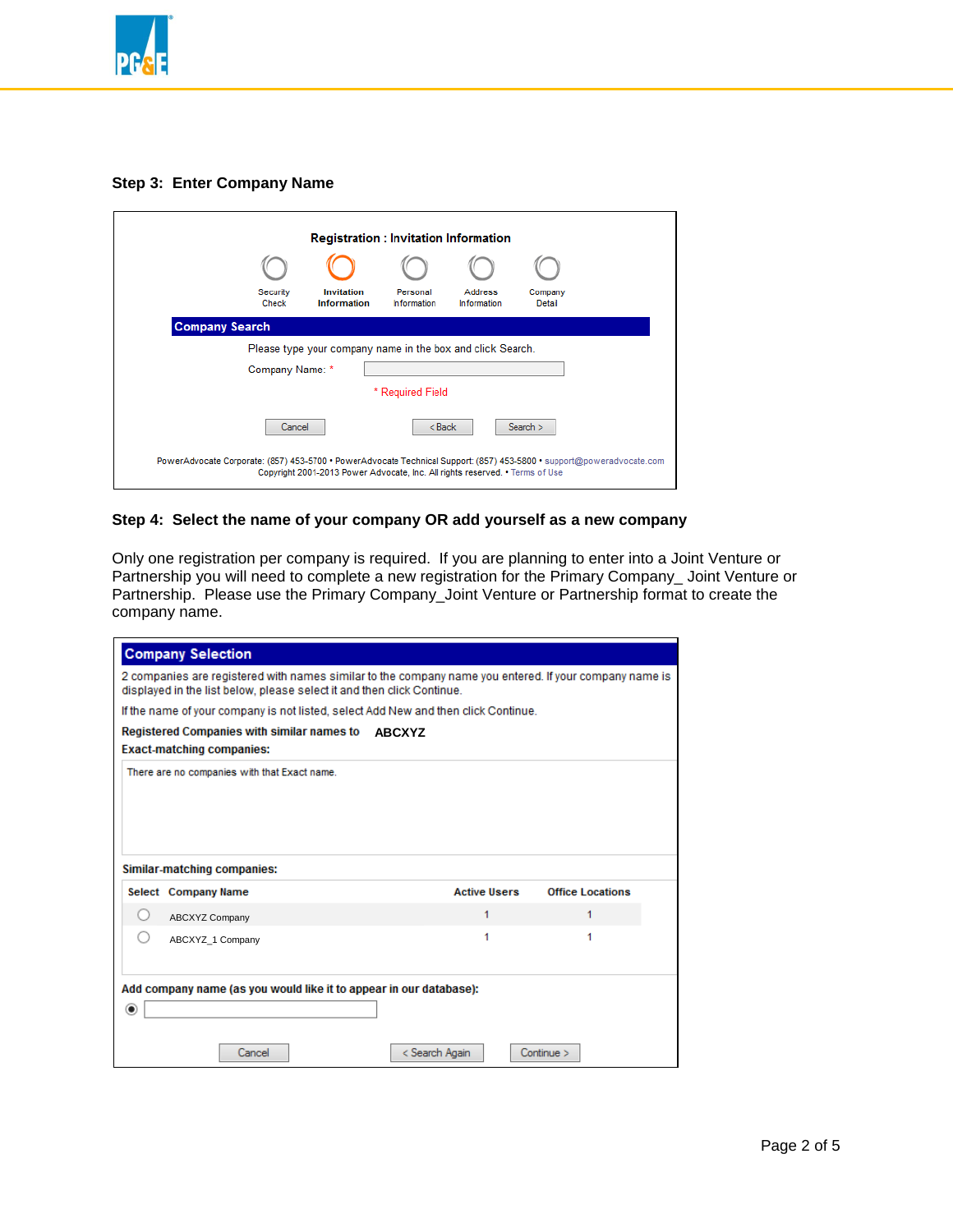



| <b>Registration: Invitation Information</b> |                                 |                                                                                                                                                                                            |                                |                               |                   |  |  |
|---------------------------------------------|---------------------------------|--------------------------------------------------------------------------------------------------------------------------------------------------------------------------------------------|--------------------------------|-------------------------------|-------------------|--|--|
|                                             |                                 |                                                                                                                                                                                            |                                |                               |                   |  |  |
|                                             | Security<br>Check               | Invitation<br><b>Information</b>                                                                                                                                                           | Personal<br><b>Information</b> | Address<br><b>Information</b> | Company<br>Detail |  |  |
| <b>Request Event Access</b>                 |                                 |                                                                                                                                                                                            |                                |                               |                   |  |  |
|                                             |                                 | You are not currently a registered user, and your email address does not match the individual who was<br>originally invited, possibly because the invitation was forwarded to you.         |                                |                               |                   |  |  |
|                                             |                                 | To request access to this bid event, provide a reason below and click the Request Access button.                                                                                           |                                |                               |                   |  |  |
|                                             | Reason for requesting access: * |                                                                                                                                                                                            |                                |                               |                   |  |  |
|                                             |                                 |                                                                                                                                                                                            |                                |                               |                   |  |  |
|                                             |                                 | When you click Request Access, an automated email will be sent to the Bid Event Coordinator,<br>requesting that you be included in the RFP: Combined Cycle Construction Project bid event. |                                |                               |                   |  |  |
|                                             |                                 |                                                                                                                                                                                            | * Required Field               |                               |                   |  |  |
|                                             | Cancel                          |                                                                                                                                                                                            | < Back                         |                               | Request Access    |  |  |

# **Step 6: Views Confirmation Screen**

|         | <b>Registration : Invitation Information</b>                                                                                                                                                                                                                  |                           |                                |                               |                   |  |  |  |
|---------|---------------------------------------------------------------------------------------------------------------------------------------------------------------------------------------------------------------------------------------------------------------|---------------------------|--------------------------------|-------------------------------|-------------------|--|--|--|
|         |                                                                                                                                                                                                                                                               |                           |                                |                               |                   |  |  |  |
|         | Security<br>Check                                                                                                                                                                                                                                             | Invitation<br>Information | Personal<br><b>Information</b> | Address<br><b>Information</b> | Company<br>Detail |  |  |  |
|         | <b>Request Access Confirm</b>                                                                                                                                                                                                                                 |                           |                                |                               |                   |  |  |  |
| $2_{-}$ | Congratulations! Your request for access to PG&E's RFO bid event has been<br>submitted<br><b>Next Steps:</b><br>1. You will receive a confirmation approving this request from Power<br>Advocate.<br>You will be notified by email with further instructions. |                           |                                |                               |                   |  |  |  |
|         | For more information about the Power Advocate Sourcing Intelligence website,<br>please send an email to: support@poweradvocate.com.                                                                                                                           |                           |                                |                               |                   |  |  |  |
|         | Close                                                                                                                                                                                                                                                         |                           |                                |                               |                   |  |  |  |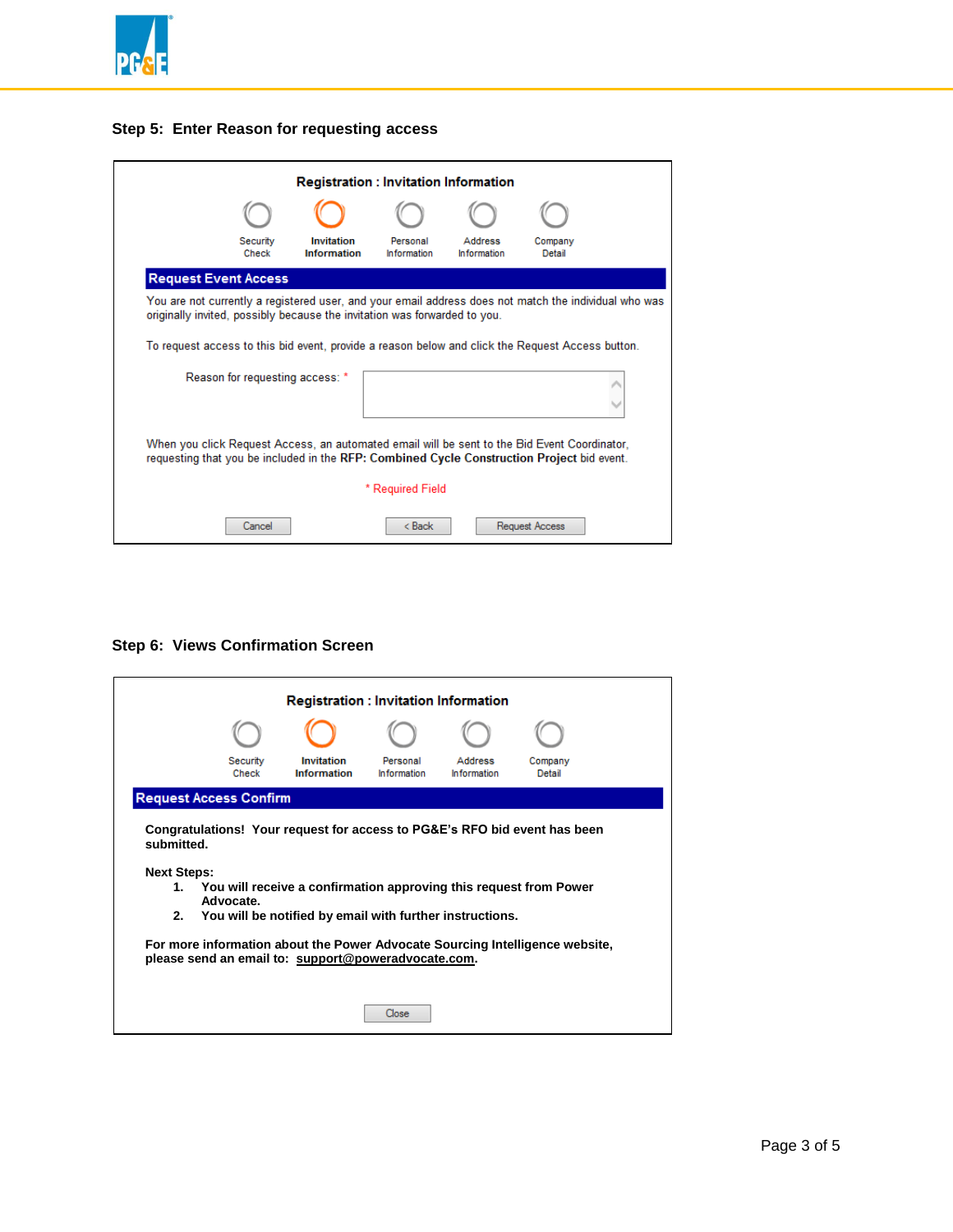

# **Step 7: New Suppliers Will Receive an Email and Link to Complete Registration**

Registration must be completed before access to the event is granted. After you submit all of the required registration information you will have access to the Power Advocate platform via a web browser. Check your spam or junk folder for emails from Power Advocate.

## **For any issues related to access to the Power Advocate, please contact Power Advocate Technical Support: (857) 453-5800** [support@poweradvocate.com](mailto:support@poweradvocate.com)**.**

#### **Logging in:**

Open a web browser and go to [http://www.poweradvocate.com.](http://www.poweradvocate.com/)

Power Advocate functions in most web browsers; however using browsers older than Internet Explorer (IE) version 8 may cause certain functionality to work unexpectedly. Should you encounter problems, Power Advocate support may be unable to provide assistance until the issue has been replicated in a support version of Internet Explorer.

The login page appears; you may wish to bookmark this page for quick access.

- 1. Click the orange **Login** button.
- 2. Enter your account **User Name** and **Password** (both are case-sensitive)
- 3. Click the **Events** tab if it not already displayed. The event number and name is 46155: Energy Storage RFO. You can search for an event using the number or name, if needed.

If you have an account but do not remember your user information, click Forgot User Name or Forgot Password and they will be emailed to you.

Once logged into the Power Advocate platform, you will see  $\left[1$ . Download Documents tab. There will be no documents to download from the Power Advocate site. All documents are located and are downloadable on PG&E's website at: www.pge.com/rfo/energystorage.

If you have an ES RFO related question, emails should be addressed to the EnergyStorage@pge.com. As a reminder, if you have any technical questions related to the Power Advocate platform, **please contact Power Advocate Technical Support: (857) 453-5800** [support@poweradvocate.com](mailto:support@poweradvocate.com)**.**

#### **Upload Documents:**

Select the Upload Documents tab.

|   | 38956 : RPS 2013<br><b>Pacific Gas and Electric Company (PG&amp;E)</b><br>Open: 12/11/13 08:00:00 AM PST Close: 01/09/14 01:00:00 PM PST<br>Time Remaining: 28 days 2 hours 35 mins 57 secs<br>Buyer Contact: RFO Admin &<br>1. Download Documents 2. Upload Documents 3. Commercial Data 4. Technical Data 5. Pricing Data 1. 1999 |                  |
|---|-------------------------------------------------------------------------------------------------------------------------------------------------------------------------------------------------------------------------------------------------------------------------------------------------------------------------------------|------------------|
| A | Upload Bid Proposal<br>Reference ID<br><b>Issue Date</b><br>Document Type *                                                                                                                                                                                                                                                         | * Required Field |
|   | <b>STAR</b><br>(Select from List)<br>$-12/12/2013$<br><b>Selected File(s)</b><br><b>Select File(s) Location</b><br>в<br>Browse.<br>Submit Document                                                                                                                                                                                  |                  |
|   | <b>Bid Submissions</b>                                                                                                                                                                                                                                                                                                              |                  |
|   | No documents have been uploaded for this bid event.                                                                                                                                                                                                                                                                                 |                  |
|   | PowerAdvocate Corporate: (857) 453-5700 · PowerAdvocate Technical Support: (857) 453-5800 · support@poweradvocate.com · Copyright 2001-2013 Power Advocate, Inc. All rights reserved. · Terms of Use                                                                                                                                |                  |

 Under the Document Type \* header, pull down the drop down list and select "Commercial and **A**Administrative" from the "Select from List" menu. Please submit ALL Project offer information under this category and not in either "Technical Information" or "Pricing".